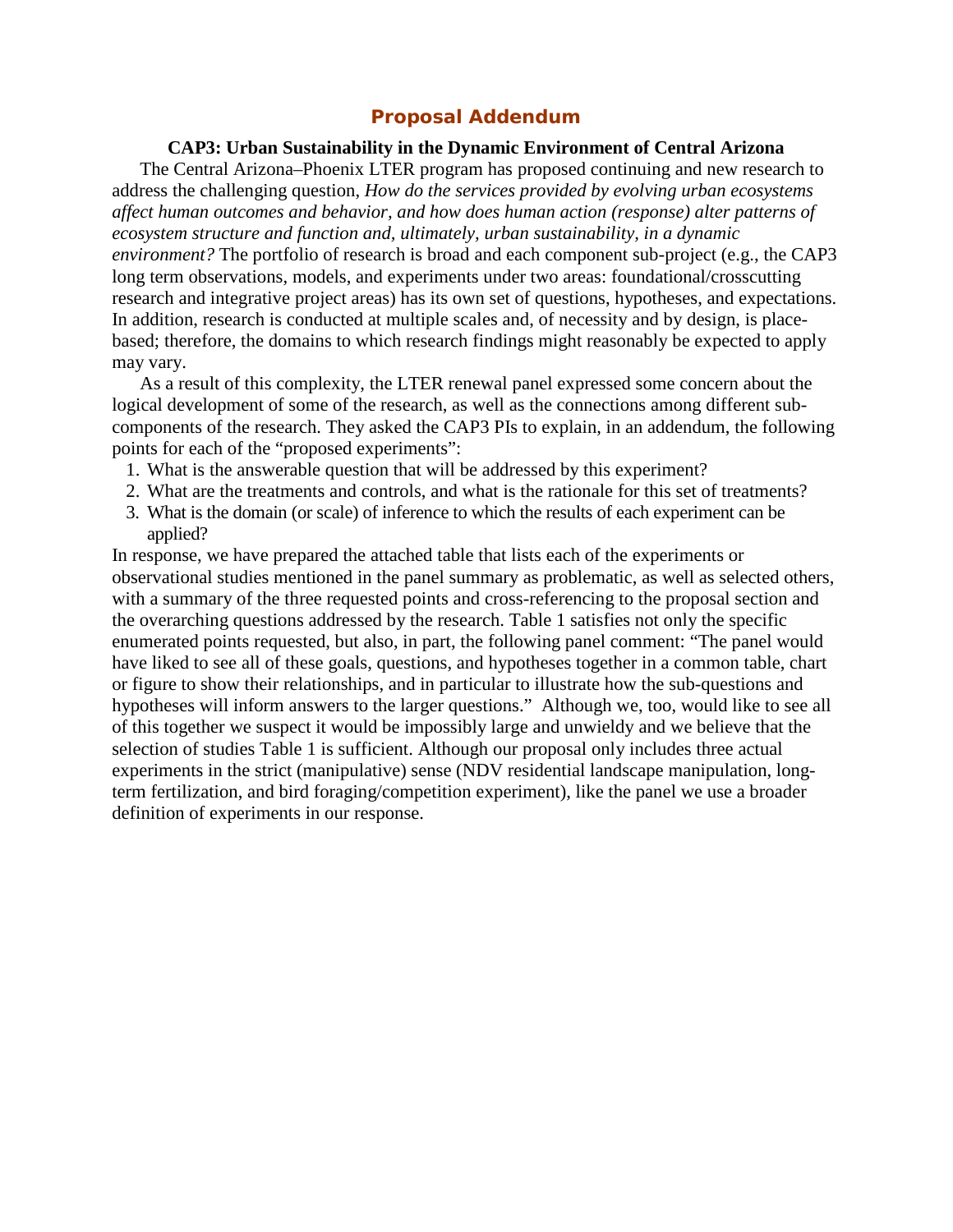## **Literature Cited**

- Baker, L. A., P. M. Hartzheim, S. E. Hobbie, J. Y. King and K. C. Nelson. 2007. Effect of consumption choices on fluxes of carbon, nitrogen and phosphorus through households. *Urban Ecosystems* 10: 97-117.
- Cook, W. M., D. G. Casagrande, D. Hope, P. M. Groffman, and S. L. Collins. 2004. Learning to roll with the punches: Adaptive experimentation in human-dominated systems. *Frontiers in Ecology and the Environment* 2(9):467-474.
- Faeth, S. H., P. S. Warren, E. Shochat, and W. Marussich. 2005. Trophic dynamics in urban communities. *BioScience* 55(5):399-407.
- Kaye, J. P., A. Majumdar, C. Gries, A. Buyantuyev, N. B. Grimm, D. Hope, G. D. Jenerette, W. Zhu, and L. Baker. 2008. Hierarchical Bayesian scaling of soil properties across urban, agricultural, and desert ecosystems. *Ecological Applications* 18:132-145.
- Kinzig, A. P., P. S. Warren, C. Gries, D. Hope, and M. Katti. 2005. The effects of socioeconomic and cultural characteristics on urban patterns of biodiversity. *Ecology and Society* 10(1):23*.*  Online: http://www.ecologyandsociety.org/vol10/iss1/art23/
- Larson, E., S. Earl, E. Hagen, R. Hale, H. Hartnett, M. McCrackin, M. McHale, and N. B. Grimm. In press. Beyond restoration and into design: Hydrologic alterations in aridland cities. In S. T. A. Pickett, M. Cadenasso, B. McGrath, and K. Hill, eds., *Urban ecological heterogeneity and its application to resilient urban design.*
- Larson, K., D. Casagrande, S. Harlan, and S. Yabiku. 2009. Residents' yard choices and rationales in a desert city: Social priorities, ecological impacts, and decision tradeoffs. *Environmental Management* 44:921-937.
- Martin, C. A. 2008. Landscape sustainability in a Sonoran Desert city. *Cities and the Environment* 1(2):article 5, 16 pp. http://escholarship.bc.edu/cate/vol1/iss2/5.
- Marzluff, J. M., and A. D. Rodewald. 2008. Conserving biodiversity in urbanizing areas: Nontraditional views from a bird's perspective. *Cities and the Environment* 1(2):article 6, 27 pp. http://escholarship.bc.edu/cate/vol1/iss2/6.
- Palmer, M., E. Bernhardt, E. Chornesky, S. Collins, A. Dobson, C. Duke, B. Gold, R. Jacobson, S. Kingsland, R. Kranz, M. Mappin, M. Martinez, F. Micheli, J. Morse, M. Pace, M. Pascual, S. Palumbi, O.J. Reichman, A. Simons, A. Townsend, and M. Turner. 2004. Ecology for a crowded planet. *Science* 304(5675): 1251-1252.
- Rosenzweig, M. 2003. *Win-Win Ecology: How the Earth's Species Can Survive in the Midst of Human Enterprise.* New York: Oxford University Press.
- Shochat, E., S. B. Lerman, J. M Anderies, P. S. Warren, S. H. Faeth, and C. H. Nilon. 2010. Invasion, competition and biodiversity loss in urban ecosystems. *BioScience* 60(3): 199-208.
- Shochat, E., P. S. Warren, S. H. Faeth, N. E. McIntyre, and D. Hope. 2006. From patterns to emerging processes in mechanistic urban ecology. *Trends in Ecology and Evolution* 21(4):186-191.
- Shochat E., S. Lerman, M. Katti, and D. Lewis. 2004. Linking optimal foraging behavior to bird community structure in an urban-desert landscape: Field experiments with artificial food patches. *American Naturalist* 164(2):232-243.
- Turner II, B. L. 2009. Sustainability and forest transitions in the southern Yucatán: The land architecture approach. *Land Use Policy* 21:170-180.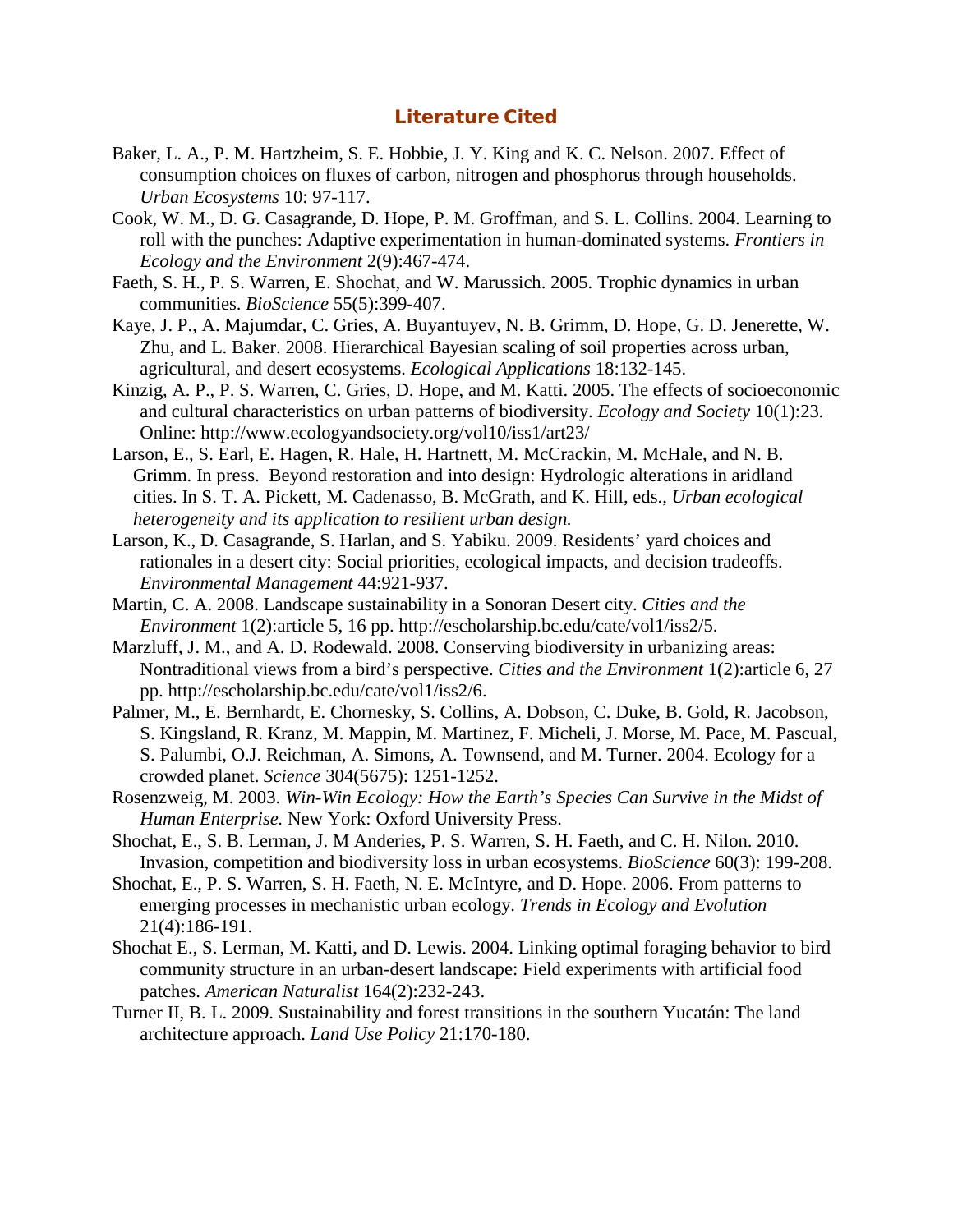| Proposal<br>section<br>(page) | Team          | Answerable question (keyed to<br>overall questions 1, 2, 3) and<br>rationale                                                                                                                                                                                                                                                                                                                                                                                                                                                                                                                                                                                                     | <b>Experimental/study design and treatments</b>                                                                                                                                                                                                                                                                                                                                                                                                                                                                                                                                                                                                                                                                                                                                                                                                                                                                                                                                                                                                                                                                                                                                                                                                                                                                                                         | Domain of applicability                                                                                                                                                                                                                                                                                                                                                                                                                                                                                                                                                                                                                                                                                                  |
|-------------------------------|---------------|----------------------------------------------------------------------------------------------------------------------------------------------------------------------------------------------------------------------------------------------------------------------------------------------------------------------------------------------------------------------------------------------------------------------------------------------------------------------------------------------------------------------------------------------------------------------------------------------------------------------------------------------------------------------------------|---------------------------------------------------------------------------------------------------------------------------------------------------------------------------------------------------------------------------------------------------------------------------------------------------------------------------------------------------------------------------------------------------------------------------------------------------------------------------------------------------------------------------------------------------------------------------------------------------------------------------------------------------------------------------------------------------------------------------------------------------------------------------------------------------------------------------------------------------------------------------------------------------------------------------------------------------------------------------------------------------------------------------------------------------------------------------------------------------------------------------------------------------------------------------------------------------------------------------------------------------------------------------------------------------------------------------------------------------------|--------------------------------------------------------------------------------------------------------------------------------------------------------------------------------------------------------------------------------------------------------------------------------------------------------------------------------------------------------------------------------------------------------------------------------------------------------------------------------------------------------------------------------------------------------------------------------------------------------------------------------------------------------------------------------------------------------------------------|
| A1 (18)                       | FCR:<br>LULCC | services? (1)<br>Rationale: Land architecture<br>comprises the kinds, amounts,<br>distributions, and patterns of land<br>covers or uses (Turner 2009).<br>Studies of the dynamic change in<br>land architecture serve as the<br>foundation for many other<br>investigations; without knowing the<br>historical, current, and developing<br>patterns of land use and cover it<br>would be impossible to uncover<br>land-use legacies, scale up<br>measurements made at the patch<br>scale, or project future ecosystem<br>processes. Basic information on<br>land cover is foundational for any<br>study of SES change that involves<br>land-use change, such as<br>urbanization. | Q: How does land architecture affect Although this research activity is not a single experiment<br>the spatial distribution of ecosystem <i>per se</i> , it is fundamental to many continuing and<br>proposed research projects. The design incorporates two analyzed. Parallel classifications<br>scales of resolution (1 m, 30 m) for years corresponding<br>to Survey 200 and PASS (2010, 2015, 2020). Land-<br>cover classifications will yield GIS-based spatial<br>distributions of 1) built structure, including impervious<br>surfaces, 2) vegetation of differing types, 3) unvegetated<br>spaces, and 4) water, from which numerous measures<br>related to ecosystem services (such as climate<br>regulation, stormwater regulation) can be extracted (see<br>proposal for detailed list of metrics to be extracted from<br>classified imagery). In addition to these measures<br>extracted directly from the products of this activity, the<br>resulting GIS layers can be overlain on Survey 200,<br>PASS, and Census data to examine spatial correlations<br>between land parameters and biophysical, social, and<br>economic data (see, for example, Survey 200 below).<br>The two scales are embedded in a third scale (250-m<br>resolution) being analyzed for the central Arizona<br>megapolitan region with other sources of support. | Land classifications will apply<br>only to the specific scenes<br>in Tucson, AZ are being done as<br>part of a comparative study of<br>stormwater (Lohse, Earl, et al.,<br>NSF-Ecosystems), in BES, PIE,<br>and FCE as part of a<br>comparative study of residential<br>landscapes (Larson, Polsky,<br>Grove, et al., LNO), and in five<br>LTER sites (KNZ, SEV, SGS,<br>URN, CAP) as part of a cross-<br>site study of land fragmentation.<br>Thus, although images<br>themselves are specific to a<br>place, their use to uncover<br>relationships of land<br>configuration, pattern, and type<br>(e.g., land architecture) to<br>biophysical and social variables<br>is generalizable to a broad array<br>of systems. |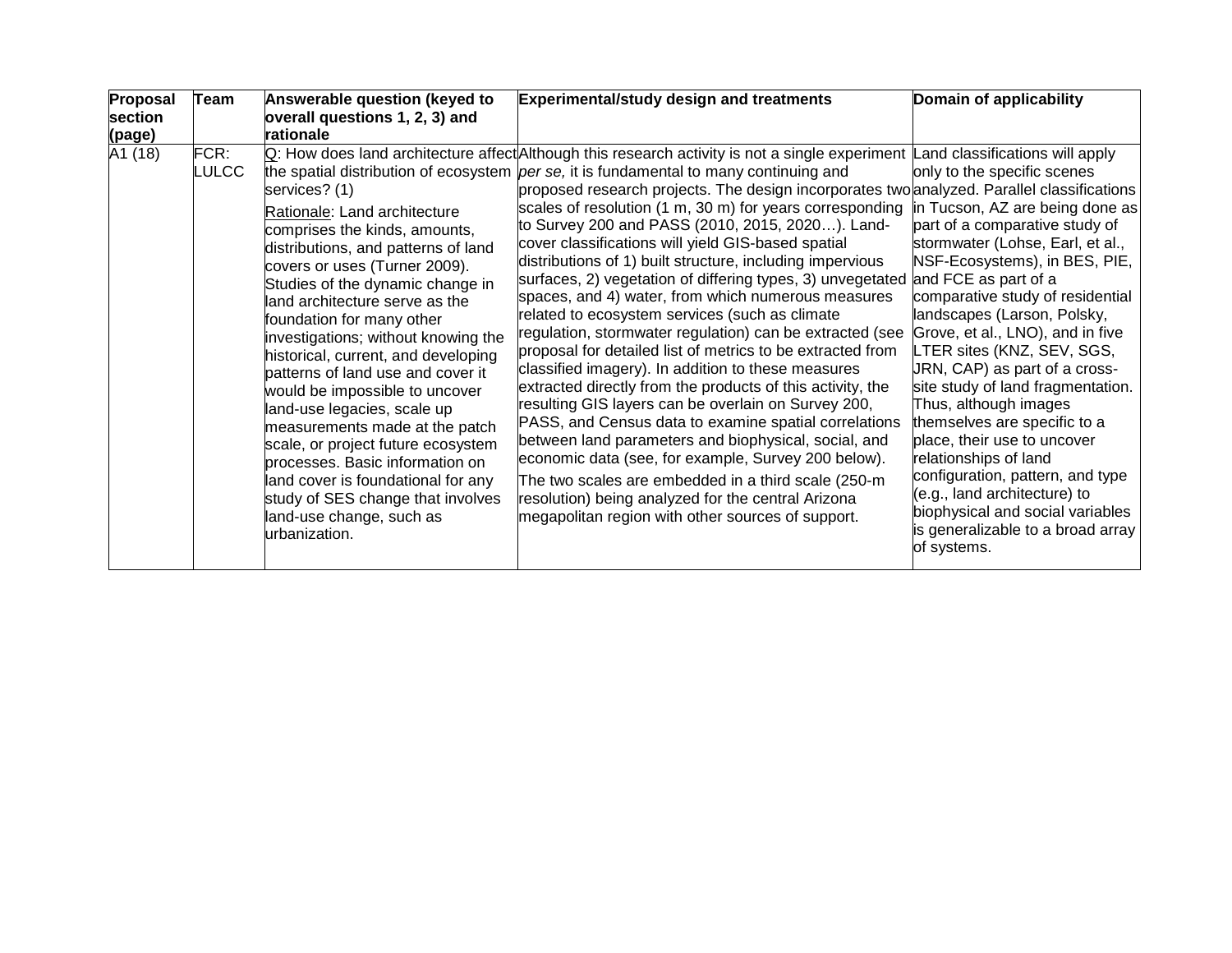| section<br>overall questions 1, 2, 3) and<br>rationale<br>(page)<br>A2 (18-19)<br>FCR:<br>Q: What is a sustainable residential<br>The NDV experiment is four treatments (plus control)<br>NDV<br>landscape in the arid Southwest, as<br>that were specifically chosen in CAP2, based on<br>judged by tradeoffs and costs? (1, 2, preliminary studies of residential landscapes types within kind (Cook et al. 2004). As for<br>the Phoenix metropolitan region from 1990 to 2002. In an any experiment, the applicability<br>arid environment, plant structural composition of<br>Rationale: Sustainable landscapes                                                                                                                                                                                                                                                                                                                                                                                                                                                                                                                                                                                                                                                                                                                                                                                                                                                                                                                                                                                                                                                                                                                                                                                                                                                                                                                                                                                                                                                                                                                                                                                                                   |                                                                                                                                                                                                                                                                                                                                                                                                                                                                                                                                                                                                                                                                                                                                                                                                                                                                                        |
|---------------------------------------------------------------------------------------------------------------------------------------------------------------------------------------------------------------------------------------------------------------------------------------------------------------------------------------------------------------------------------------------------------------------------------------------------------------------------------------------------------------------------------------------------------------------------------------------------------------------------------------------------------------------------------------------------------------------------------------------------------------------------------------------------------------------------------------------------------------------------------------------------------------------------------------------------------------------------------------------------------------------------------------------------------------------------------------------------------------------------------------------------------------------------------------------------------------------------------------------------------------------------------------------------------------------------------------------------------------------------------------------------------------------------------------------------------------------------------------------------------------------------------------------------------------------------------------------------------------------------------------------------------------------------------------------------------------------------------------------------------------------------------------------------------------------------------------------------------------------------------------------------------------------------------------------------------------------------------------------------------------------------------------------------------------------------------------------------------------------------------------------------------------------------------------------------------------------------------------|----------------------------------------------------------------------------------------------------------------------------------------------------------------------------------------------------------------------------------------------------------------------------------------------------------------------------------------------------------------------------------------------------------------------------------------------------------------------------------------------------------------------------------------------------------------------------------------------------------------------------------------------------------------------------------------------------------------------------------------------------------------------------------------------------------------------------------------------------------------------------------------|
|                                                                                                                                                                                                                                                                                                                                                                                                                                                                                                                                                                                                                                                                                                                                                                                                                                                                                                                                                                                                                                                                                                                                                                                                                                                                                                                                                                                                                                                                                                                                                                                                                                                                                                                                                                                                                                                                                                                                                                                                                                                                                                                                                                                                                                       |                                                                                                                                                                                                                                                                                                                                                                                                                                                                                                                                                                                                                                                                                                                                                                                                                                                                                        |
|                                                                                                                                                                                                                                                                                                                                                                                                                                                                                                                                                                                                                                                                                                                                                                                                                                                                                                                                                                                                                                                                                                                                                                                                                                                                                                                                                                                                                                                                                                                                                                                                                                                                                                                                                                                                                                                                                                                                                                                                                                                                                                                                                                                                                                       |                                                                                                                                                                                                                                                                                                                                                                                                                                                                                                                                                                                                                                                                                                                                                                                                                                                                                        |
| residential landscapes is directly related to intensity of<br>as those that are designed,<br>installed, and managed in ways that <i>biophysical inputs</i> (especially of water). The costs or<br>benefits of these biophysical inputs determine the value<br>meet the needs of the present<br>of ecosystem services provided by residential<br>without compromising the needs of<br>landscapes. Our treatments reflect landscape design<br>future generations (Martin, 2008).<br>typologies across the Phoenix metro area, varying in<br>Ecosystem services provide a<br>water delivery amount and method, ratio of turf grass<br>measurable framework for<br>surface cover to inorganic surface cover, and diversity of residential landscape types in<br>assessing landscape site<br>tree and shrub species. The experiment will allow testing the Phoenix metropolitan area,<br>sustainability. Data collected at the<br>of hypotheses describing benefits and costs associated<br>NDV experiment will be specifically<br>with increased intensification of landscaping<br>aimed at defining the scope and<br>management.<br>dynamic of ecosystem services,<br>specifically: microclimate regulation<br>Treatments are: Mesic-100% turfgrass cover, sprinkler<br>(i.e., heat mitigation), water<br>irrigation, exotic high water use evergreen and<br>conservation, carbon sequestration, deciduous landscape plant taxa; greatest mitigation<br>ecosystem and/or species<br>potential for urban heating. Oasis-12% turf cover, 88%<br>preservation, aesthetics and sense<br>decomposing granite mulch cover, mixture of sprinkler<br>of place. Thus, the question is<br>and drip irrigation, mixture of high and low water-use,<br>answerable because we can<br>exotic plant taxa; most popular landscape design style in<br>determine the efficacy of each<br>Phoenix. Xeric-100% decomposing granite surface<br>landscape treatment in delivering<br>mulch cover, drip irrigation, low water-use, exotic plant<br>these specific ecosystem services.<br>taxa; most common water-conserving landscape design<br>in Phoenix. <i>Desert</i> -100% decomposing granite surface<br>mulch, no irrigation, Sonoran Desert plant taxa; | The NDV experimental suburb is<br>the first such experiment of its<br>beyond the specific site in which<br>it is applied must be established<br>through comparative studies,<br>examining assumptions, and<br>attempting to scale results to a<br>broader area using models.<br>Because our treatments are the<br>most common, and contrasting,<br>we believe our biophysical<br>measurements will apply broadly<br>to the domain of residential<br>landscapes in Phoenix and other<br>cities in hot, arid climates.<br>However, the domain to which<br>our social science results apply<br>is more restricted because of the<br>small sample size and particular<br>demographic of the NDV<br>residents. We have already<br>conducted comparative<br>analyses, however, of the<br>residential yard choices made by<br><b>NDV residents and PASS</b><br>neighborhood residents (Larson |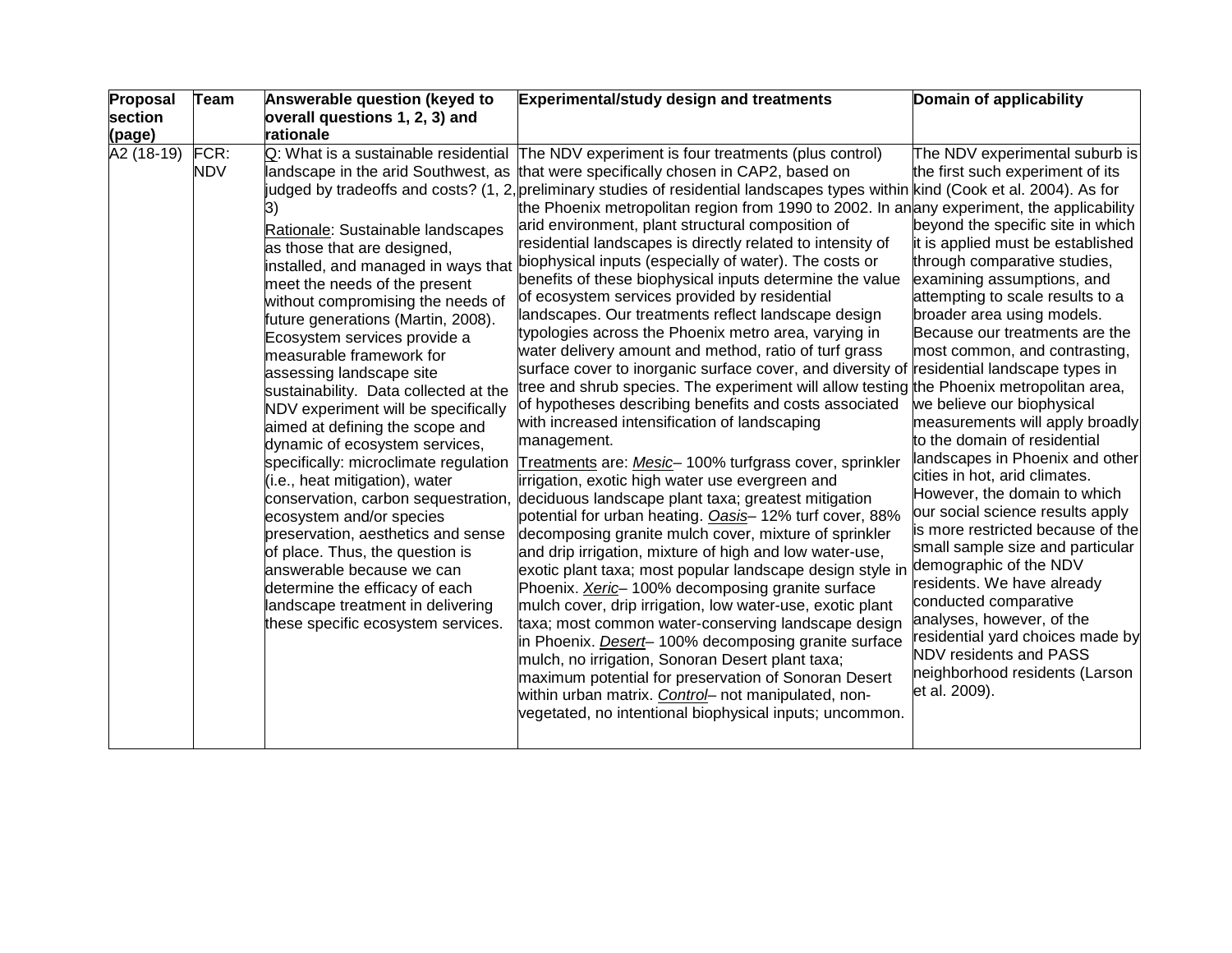| Proposal            | <b>Team</b>           | Answerable question (keyed to                                                                                                                                                                                                                                                                                                                                                                                                                                                                                                                                                                                                                                                          | Experimental/study design and treatments                                                                                                                                                                                                                                                                                                                                                                                                                                                                                                                                                                                                                                                                                                                                                                                                                                                                                                                                                                                                                                                                                                                                                                                                                                                                                                                                                                                                          | Domain of applicability                                                                                                                                                                                                                                                                                                                                                                                                                                                                                                                                                                                                                                                                                                                               |
|---------------------|-----------------------|----------------------------------------------------------------------------------------------------------------------------------------------------------------------------------------------------------------------------------------------------------------------------------------------------------------------------------------------------------------------------------------------------------------------------------------------------------------------------------------------------------------------------------------------------------------------------------------------------------------------------------------------------------------------------------------|---------------------------------------------------------------------------------------------------------------------------------------------------------------------------------------------------------------------------------------------------------------------------------------------------------------------------------------------------------------------------------------------------------------------------------------------------------------------------------------------------------------------------------------------------------------------------------------------------------------------------------------------------------------------------------------------------------------------------------------------------------------------------------------------------------------------------------------------------------------------------------------------------------------------------------------------------------------------------------------------------------------------------------------------------------------------------------------------------------------------------------------------------------------------------------------------------------------------------------------------------------------------------------------------------------------------------------------------------------------------------------------------------------------------------------------------------|-------------------------------------------------------------------------------------------------------------------------------------------------------------------------------------------------------------------------------------------------------------------------------------------------------------------------------------------------------------------------------------------------------------------------------------------------------------------------------------------------------------------------------------------------------------------------------------------------------------------------------------------------------------------------------------------------------------------------------------------------------|
| section             |                       | overall questions 1, 2, 3) and                                                                                                                                                                                                                                                                                                                                                                                                                                                                                                                                                                                                                                                         |                                                                                                                                                                                                                                                                                                                                                                                                                                                                                                                                                                                                                                                                                                                                                                                                                                                                                                                                                                                                                                                                                                                                                                                                                                                                                                                                                                                                                                                   |                                                                                                                                                                                                                                                                                                                                                                                                                                                                                                                                                                                                                                                                                                                                                       |
| (page)              |                       | rationale                                                                                                                                                                                                                                                                                                                                                                                                                                                                                                                                                                                                                                                                              |                                                                                                                                                                                                                                                                                                                                                                                                                                                                                                                                                                                                                                                                                                                                                                                                                                                                                                                                                                                                                                                                                                                                                                                                                                                                                                                                                                                                                                                   |                                                                                                                                                                                                                                                                                                                                                                                                                                                                                                                                                                                                                                                                                                                                                       |
| $\overline{A}3(20)$ | FCR:<br>Survey<br>200 | Q: How are key biophysical<br>region, and what variables explain<br>this distribution? How is this<br>distribution changing over time? (1,<br>Rationale: This question was first<br>framed during CAP1, when the<br>Survey 200 was designed. It allows<br>us to evaluate a "null" hypothesis<br>that a suite of independent<br>biophysical variables typically<br>invoked in ecological studies best<br>that we measure. In studies to date,<br>we have rejected the null<br>hypothesis, finding that<br>socioeconomic and land-history<br>factors must be included. With our<br>third and fourth surveys conducted<br>in 2010 and 2015, we will begin to<br>evaluate temporal change. | A spatially extensive and explicit sampling design was<br>variables distributed across the CAP selected to ensure that no bias was introduced by a prioriobservational dataset is the<br>assignment of land-use types. The dual-density,<br>tessilation-stratified design randomly assigned 204<br>points across a 5 km x 5 km grid covering the 6400 km <sup>2</sup><br>study area, with each grid square containing a point<br>within the core urban area but only every third square<br>containing a point in the surrounding desert and<br>agricultural regions. Each point is at the center of a 30m<br>x30m plot, in which biophysical variables are measured<br>and samples collected once every five years. In CAP3,<br>we added the largest contiguous residential parcel for<br>each residential plot (~one third of the points).<br>explain the key biophysical variables Analysis generates maps of biophysical variables and<br>uses hierarchical Bayesian modeling to test their<br>relationships to candidate predictor variables (e.g., Kaye<br>et al. 2008). They also can serve as input to other<br>spatially explicit data (arthropod and bird monitoring,<br>social survey [PASS] data, etc.) Here is a good example<br>of how the land classification (A1) is used to generate a<br>richer dataset. Techniques are now being developed to<br>understand the temporal dimension of change in<br>biophysical characteristics. | The domain for this<br>6400 km <sup>2</sup> central Arizona region,<br>including the broad categories of<br>urban, agricultural, and wild<br>lands, for the variables included<br>in the survey. However, the<br>survey was designed with the<br>expectation that data would be<br>usable in the U-FORE modeling<br>environment; indeed, the data<br>have been input into U-FORE to<br>generate carbon sequestration<br>estimates for the region's trees<br>(McHale et al. in preparation).<br>Again we stress that, although<br>these data cannot be applied to<br>other cities, the relationships we<br>describe between the variables<br>and various predictive factors<br>should be generalizable to a<br>broader array of urban<br>environments. |
| B2, Q2 (26) IPA:    | Water                 | Q: Can riparianization be<br>accomplished in a sustainable<br>manner-where water use and<br>alteration of the natural hydrologic<br>system are minimized while also<br>retaining related ecosystem<br>services-during urbanization? (1,<br>Rationale: We defined sustainability<br>on p 13 of the proposal, and in A2,<br>using ecosystem services tradeoffs<br>as a framework for evaluating<br>sustainability.                                                                                                                                                                                                                                                                       | Our experimental design is a Before-After-Control-<br>Intervention (BACI) design. The control or reference will<br>be the pre-development condition, <i>treatments</i> will be the<br>various configurations of drainage, land-use change, and but the domain of application of<br>impervious surfaces that result from designs that are co-<br>produced with the developer(s). tRIBS modelling will be<br>critical to understanding how pattern changes<br>accompanying development affect ecohydrologic<br>processes. With the focus here on ecohydrologic<br>patterns, we ask whether developments can be<br>above, we explained our rationale of sustainable in terms of the bundles of water-related<br>ecosystem services they maintain, compared to the pre-<br>development state. Co-production of the plan will largely<br>be done in the Decision Theater.                                                                                                                                                                                                                                                                                                                                                                                                                                                                                                                                                                              | The domain of this experiment<br>will be the neighborhood or<br>community that is being built out,<br>results will be relevant<br>throughout the central Arizona<br>megapolitan area and, to some<br>extent, to any aridland urban<br>ecosystem. Relevant water-<br>related ecosystem services are<br>the regulating services of<br>stormwater, water quality, and<br>climate modulation, and cultural<br>services associated with<br>vegetation and water features.                                                                                                                                                                                                                                                                                  |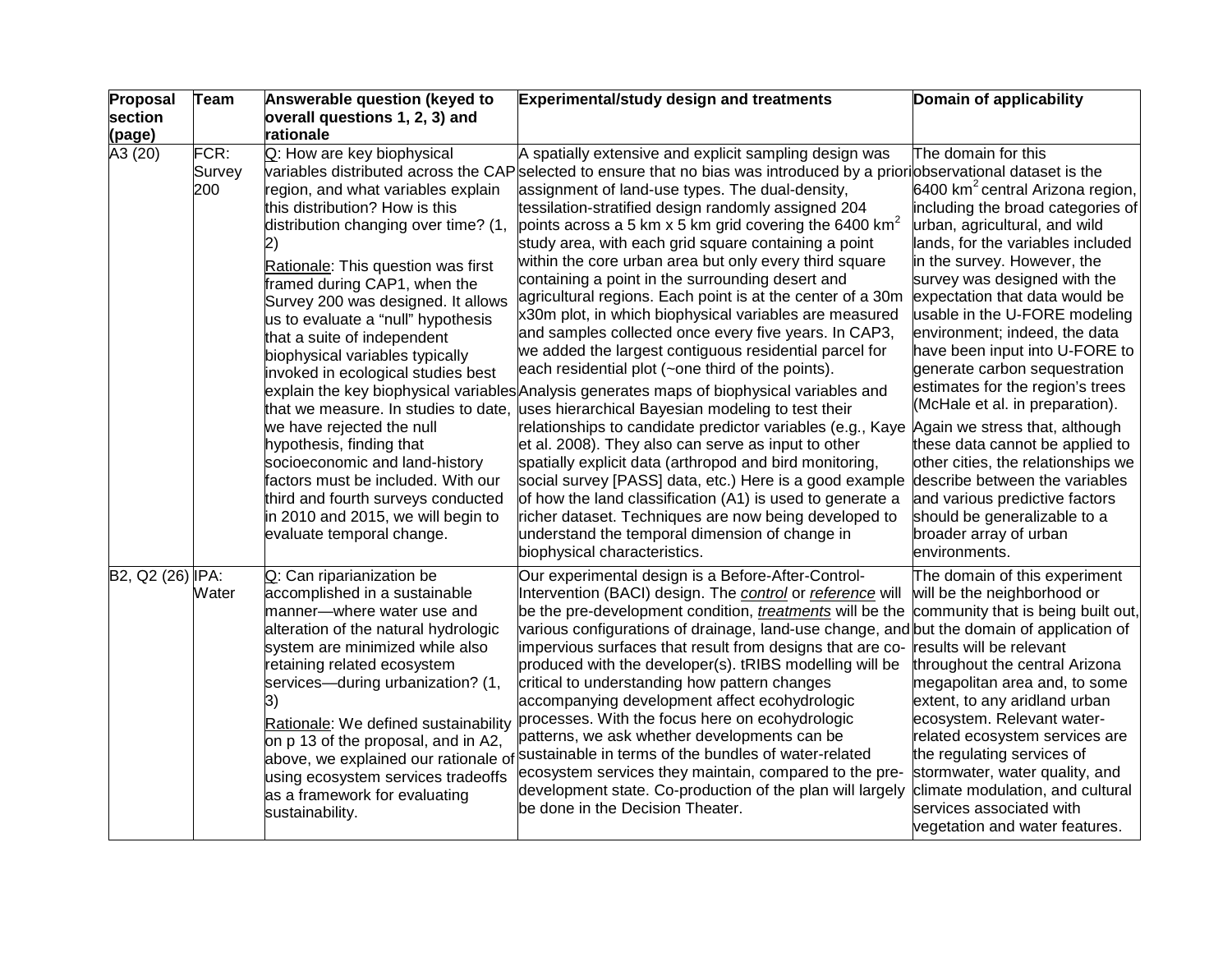| Proposal | <b>Team</b>               | Answerable question (keyed to                                                                                                                                                                                                                                                                                                                                                                                                                                                                                                                                                                 | <b>Experimental/study design and treatments</b>                                                                                                                                                                                                                                                                                                                                                                                                                                                                                                                                                                                                                                                                                                                                                                                                                                                                                                                                                                                                                                                                 | Domain of applicability                                                                                                                                                                                                                                                                                                                                                                                                                                                                                                                                                                                                        |
|----------|---------------------------|-----------------------------------------------------------------------------------------------------------------------------------------------------------------------------------------------------------------------------------------------------------------------------------------------------------------------------------------------------------------------------------------------------------------------------------------------------------------------------------------------------------------------------------------------------------------------------------------------|-----------------------------------------------------------------------------------------------------------------------------------------------------------------------------------------------------------------------------------------------------------------------------------------------------------------------------------------------------------------------------------------------------------------------------------------------------------------------------------------------------------------------------------------------------------------------------------------------------------------------------------------------------------------------------------------------------------------------------------------------------------------------------------------------------------------------------------------------------------------------------------------------------------------------------------------------------------------------------------------------------------------------------------------------------------------------------------------------------------------|--------------------------------------------------------------------------------------------------------------------------------------------------------------------------------------------------------------------------------------------------------------------------------------------------------------------------------------------------------------------------------------------------------------------------------------------------------------------------------------------------------------------------------------------------------------------------------------------------------------------------------|
| section  |                           | overall questions 1, 2, 3) and                                                                                                                                                                                                                                                                                                                                                                                                                                                                                                                                                                |                                                                                                                                                                                                                                                                                                                                                                                                                                                                                                                                                                                                                                                                                                                                                                                                                                                                                                                                                                                                                                                                                                                 |                                                                                                                                                                                                                                                                                                                                                                                                                                                                                                                                                                                                                                |
| (page)   |                           | rationale                                                                                                                                                                                                                                                                                                                                                                                                                                                                                                                                                                                     |                                                                                                                                                                                                                                                                                                                                                                                                                                                                                                                                                                                                                                                                                                                                                                                                                                                                                                                                                                                                                                                                                                                 |                                                                                                                                                                                                                                                                                                                                                                                                                                                                                                                                                                                                                                |
|          |                           | the household scale reduce human<br>impacts on biogeochemical cycles?<br>(2, 3)<br>Rationale: Biogeochemical cycles<br>described at the whole-ecosystem<br>scale (metropolitan region) show<br>dramatic impacts of human<br>activity-but this is the collective<br>impact of millions of individual<br>people making individual choices.<br>Understanding the choices that<br>people make (which is, in fact,<br>management) can reveal where<br>incentives or disincentives might be<br>effective strategies to reduce the<br>metropolitan "footprint" for nutrients<br>such as N, P, and C. | B3, Q1 (28) IPA: BGC Q: How can nutrient management at This research activity is planned to interface with the<br>PASS, to add a series of questions to the 2011 survey of research is the household, a<br>neighborhoods that will provide input to the Household<br>Flux Calculator (HFC). The HFC computes inputs and<br>outputs of C, N, and P on a household scale, and has<br>shown that small changes in behavior can reduce fluxes<br>of these elements without a major change in lifestyle<br>(Baker et al. 2007). Within the sampling framework of<br>PASS, we have 40 neighborhoods that vary in<br>socioeconomic status, location, and other characteristics. in arid lands. Using an approach<br>We will use this variation to extend the HFC model to a<br>greater variety of consumption levels in an arid,<br>compared to a mesic, urban ecosystem.<br>Although this is not a manipulative experiment, the<br>"treatments" (in a statistical sense) may be viewed as the<br>different levels of median family income, percentage<br>college degrees, etc. that typify the PASS<br>neighborhoods. | The specific spatial scale of this<br>social scale that is highly<br>relevant to human consumption<br>choices. The domain to which<br>we can expect our results to<br>apply would encompass the<br>Phoenix metro area, but should<br>be relevant to other urban areas<br>that is based upon the Twin<br>Cities HFC approach will allow<br>us to evaluate the extent to<br>which biophysical or<br>demographic setting changes<br>the human impact on<br>biogeochemical cycles. Finally,<br>the fact that we have already<br>developed city-scale nutrient<br>budgets allows us to evaluate<br>the household fluxes in context. |
| 29)      | (C, N)<br>depositio<br>n) | B3, Q2 (28-IPA: BGC Q: What factors limit desert plant<br>production, and does nutrient<br>limitation change under the<br>influence of the urban atmosphere?<br>(1)<br>nitrogen-limited. Given higher N<br>deposition in the urban environment<br>(a by-product of fossil fuel<br>combustion), we anticipated that N<br>the city, but not inside.                                                                                                                                                                                                                                             | This long-term fertilization experiment was set up with<br>leveraged funds (Grimm et al. NSF-Ecosystems, 2005-<br>2008) and has been incorporated into the CAP research<br>infrastructure. Five sites each in upwind and downwind<br>desert and urban remnant desert parks (15 total) were<br>Rationale: After water, deserts of the <sup>established.</sup> Treatments include N, P, and N+P fertilizer<br>US Southwest are usually said to be added twice per year to 20m x 20m plots at each site;<br>controls are similar plots receiving no fertilizer. There is<br>one set of treatments+control per site. Production of<br>creosotebush (as stem length) and annual plants (total<br>aboveground biomass) are measured annually;<br>would limit desert production outside predictions are standard for this type of experiment and<br>not repeated here.                                                                                                                                                                                                                                                 | As with any experiment, the<br>domain includes the specific<br>sites at which the experiments<br>are conducted, but we expect to<br>draw reasonable conclusions for<br>unmanaged, lowland Sonoran<br>Desert ecosystems within and<br>outside of urbanized areas in the<br>Southwest. Differences between<br>our findings and those of a team<br>working on N deposition effects<br>in the Los Angeles area will be<br>revealing, as LA's rates of<br>deposition are much higher than<br>those of Phoenix.                                                                                                                      |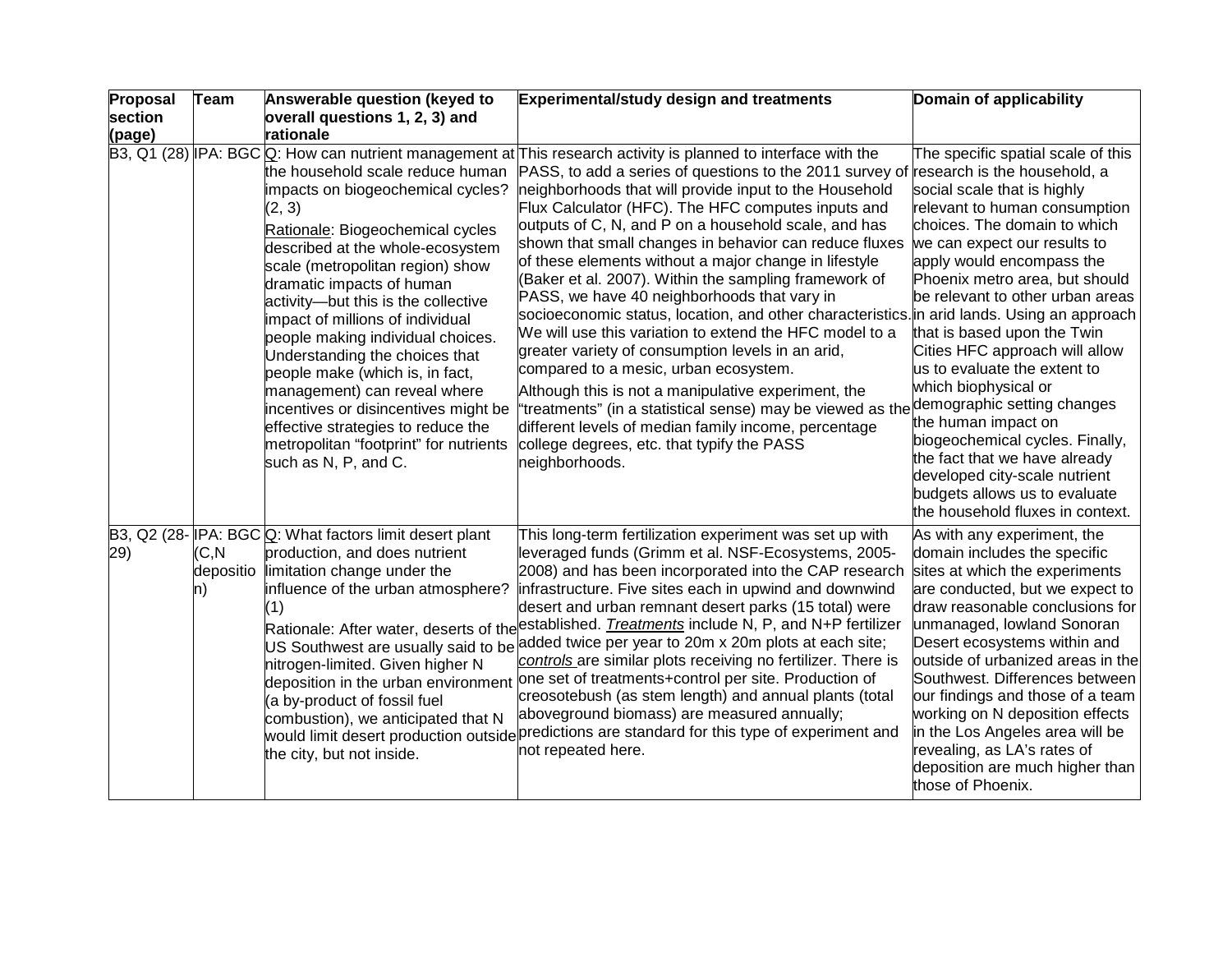| Proposal              | Team | Answerable question (keyed to                                                                                                                                                                                                                                                                                                                                                                                                                                                                                                                                                                                                                                                                                                                                                                                                            | <b>Experimental/study design and treatments</b>                                                                                                                                                                                                                                                                                                                                                                                                                                                                                                                                                                                                                  | Domain of applicability                                                                                                                                                                                                                                                                                                                                                                             |
|-----------------------|------|------------------------------------------------------------------------------------------------------------------------------------------------------------------------------------------------------------------------------------------------------------------------------------------------------------------------------------------------------------------------------------------------------------------------------------------------------------------------------------------------------------------------------------------------------------------------------------------------------------------------------------------------------------------------------------------------------------------------------------------------------------------------------------------------------------------------------------------|------------------------------------------------------------------------------------------------------------------------------------------------------------------------------------------------------------------------------------------------------------------------------------------------------------------------------------------------------------------------------------------------------------------------------------------------------------------------------------------------------------------------------------------------------------------------------------------------------------------------------------------------------------------|-----------------------------------------------------------------------------------------------------------------------------------------------------------------------------------------------------------------------------------------------------------------------------------------------------------------------------------------------------------------------------------------------------|
| section               |      | overall questions 1, 2, 3) and                                                                                                                                                                                                                                                                                                                                                                                                                                                                                                                                                                                                                                                                                                                                                                                                           |                                                                                                                                                                                                                                                                                                                                                                                                                                                                                                                                                                                                                                                                  |                                                                                                                                                                                                                                                                                                                                                                                                     |
| (page)                |      | rationale                                                                                                                                                                                                                                                                                                                                                                                                                                                                                                                                                                                                                                                                                                                                                                                                                                |                                                                                                                                                                                                                                                                                                                                                                                                                                                                                                                                                                                                                                                                  |                                                                                                                                                                                                                                                                                                                                                                                                     |
| B3, Q2, 3<br>(29, 30) | EJ)  | IPA: BGC Q: What determines the spatial<br>(legacies, distribution of soil nutrients and<br>metals, and are certain populations<br>disproportionately exposed to<br>disamenities associated with these<br>materials? $(2, 3)$<br>Rationale: Soil sampling in Survey<br>200 are analyzed both for nutrients<br>and metals. This question is a<br>subset of the larger question<br>concerning fates of materials in the<br>urban ecosystem (B3Q2), but is also<br>tied to the question about<br>distributional equity associated with<br>pollution disamenities (B3Q3). While<br>we have conducted studies of the<br>environmental justice implications of<br>air pollutant distributions, soil<br>pollution differs in that transport<br>vectors are less strong and effects<br>extend only short distances from the<br>pollution source. | Answers to the first part of this question are covered in<br>the description of Survey 200, above (A3), but for metals understanding spatial<br>we also have obtained distributional data for possible<br>sources (transportation, industry, agriculture, irrigation).<br>Our study design to answer the second part of this<br>question, as is the case for spatial distributions of air<br>pollutants and, to a lesser extent, water-borne<br>compounds, is to overlay socioeconomic data on spatial<br>patterns of pollutant distribution and examine<br>correlations between variables such as income,<br>percentage ethnic minority, and educational level. | The relevant domain for<br>distributions is the 6400-km <sup>2</sup><br>area of the Survey 200; for the<br>environmental justice work it is<br>the residential areas of Phoenix<br>metro. We are limited in spatial<br>resolution by the grid size of the<br>Survey 200 ( 5 km x 5 km), but<br>have used hierarchical Bayesian<br>approaches to model<br>distributions across the entire<br>region. |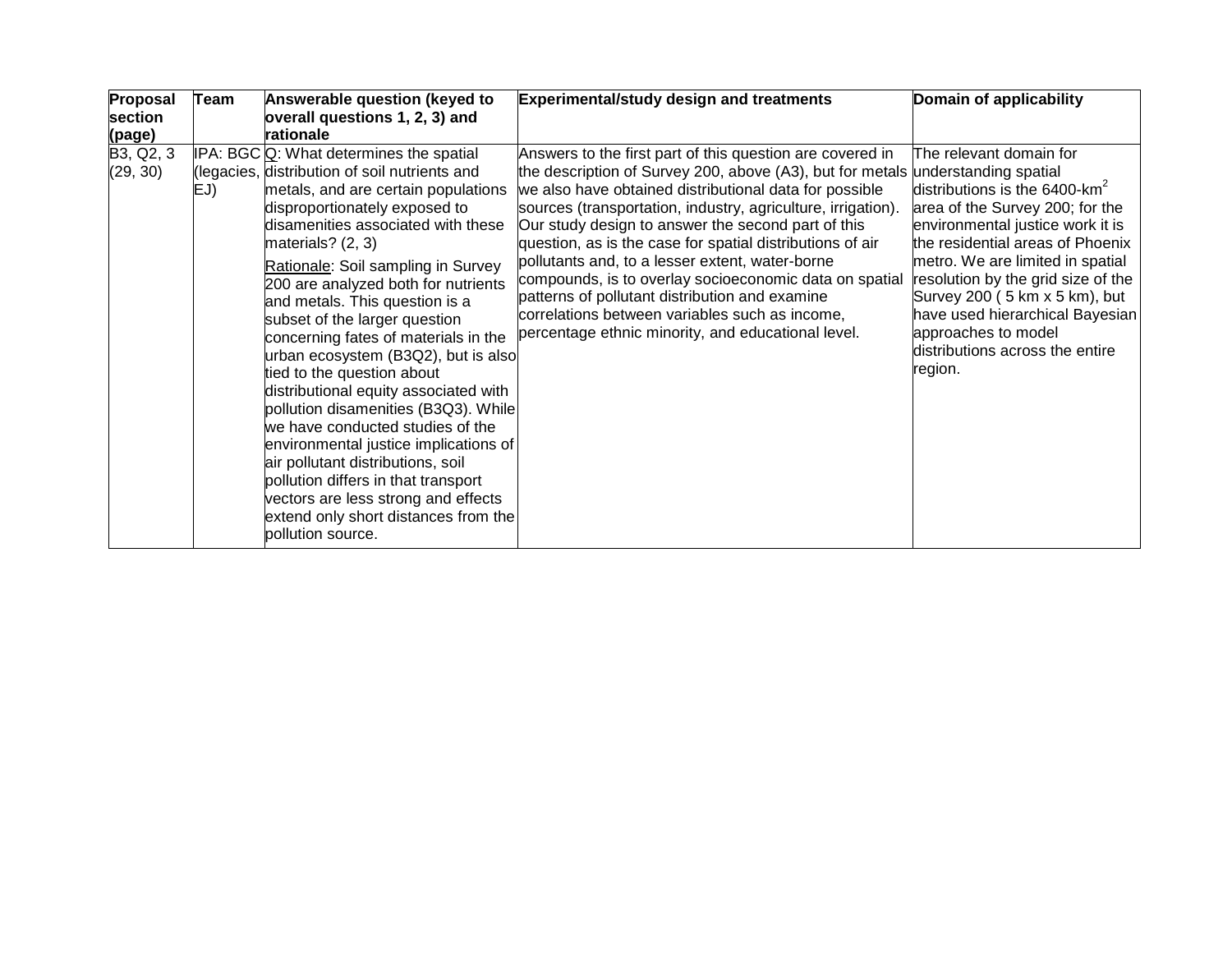| Proposal       | Team                   | Answerable question (keyed to                                                                                                                                                                                                                                                                                                                                                                                                                                                                                                                                                                                                                                                                                                                                                                                                                                                                                                                                                                                                                                                                                                                                                                                                                     | <b>Experimental/study design and treatments</b>                                                                                                                                                                                                                                                                                                                                                                                                                                                                                                                                                                                                                                                                                                                                                                                                                                                                                                                                                                                                                                                                                                                                                                                                                                                                                                                                                                                                                                                                                                                                                                                                                                                                                                                                                                                                                                                                                                                                                                                                                                                                                                                                                                                                                                                                                                                                                                 | Domain of applicability                                                                                                                                                                                                                                                                                                       |
|----------------|------------------------|---------------------------------------------------------------------------------------------------------------------------------------------------------------------------------------------------------------------------------------------------------------------------------------------------------------------------------------------------------------------------------------------------------------------------------------------------------------------------------------------------------------------------------------------------------------------------------------------------------------------------------------------------------------------------------------------------------------------------------------------------------------------------------------------------------------------------------------------------------------------------------------------------------------------------------------------------------------------------------------------------------------------------------------------------------------------------------------------------------------------------------------------------------------------------------------------------------------------------------------------------|-----------------------------------------------------------------------------------------------------------------------------------------------------------------------------------------------------------------------------------------------------------------------------------------------------------------------------------------------------------------------------------------------------------------------------------------------------------------------------------------------------------------------------------------------------------------------------------------------------------------------------------------------------------------------------------------------------------------------------------------------------------------------------------------------------------------------------------------------------------------------------------------------------------------------------------------------------------------------------------------------------------------------------------------------------------------------------------------------------------------------------------------------------------------------------------------------------------------------------------------------------------------------------------------------------------------------------------------------------------------------------------------------------------------------------------------------------------------------------------------------------------------------------------------------------------------------------------------------------------------------------------------------------------------------------------------------------------------------------------------------------------------------------------------------------------------------------------------------------------------------------------------------------------------------------------------------------------------------------------------------------------------------------------------------------------------------------------------------------------------------------------------------------------------------------------------------------------------------------------------------------------------------------------------------------------------------------------------------------------------------------------------------------------------|-------------------------------------------------------------------------------------------------------------------------------------------------------------------------------------------------------------------------------------------------------------------------------------------------------------------------------|
| section        |                        | overall questions 1, 2, 3) and                                                                                                                                                                                                                                                                                                                                                                                                                                                                                                                                                                                                                                                                                                                                                                                                                                                                                                                                                                                                                                                                                                                                                                                                                    |                                                                                                                                                                                                                                                                                                                                                                                                                                                                                                                                                                                                                                                                                                                                                                                                                                                                                                                                                                                                                                                                                                                                                                                                                                                                                                                                                                                                                                                                                                                                                                                                                                                                                                                                                                                                                                                                                                                                                                                                                                                                                                                                                                                                                                                                                                                                                                                                                 |                                                                                                                                                                                                                                                                                                                               |
| (page)         |                        | rationale                                                                                                                                                                                                                                                                                                                                                                                                                                                                                                                                                                                                                                                                                                                                                                                                                                                                                                                                                                                                                                                                                                                                                                                                                                         |                                                                                                                                                                                                                                                                                                                                                                                                                                                                                                                                                                                                                                                                                                                                                                                                                                                                                                                                                                                                                                                                                                                                                                                                                                                                                                                                                                                                                                                                                                                                                                                                                                                                                                                                                                                                                                                                                                                                                                                                                                                                                                                                                                                                                                                                                                                                                                                                                 |                                                                                                                                                                                                                                                                                                                               |
| B4, Q1<br>(32) | IPA: BIO<br>on<br>nts) | $Q$ : How prevalent is interspecific<br>(competiti competition in urban avian<br>communities, and does the degree<br>experime of interspecific competition differ<br>among urban landscape types (e.g.<br>mesic vs xeric suburban yards)? (1,<br>2)<br>Rationale: CAP has contributed to<br>development of theory about factors<br>limiting species diversity in urban<br>environments (e.g., Faeth et al.<br>2005, Shochat et al. 2006, Shochat<br>et al. 2010). This question directly<br>follows findings from long-term<br>monitoring and seed-tray<br>experiments that suggest urban<br>environments have abundant<br>resources and could potentially<br>typically found. Our work has so far<br>uncovered no evidence that<br>predation is an important factor<br>giving-up densities on urban seed<br>trays are much lower (i.e., birds<br>forage longer) than in outlying<br>deserts (Shochat et al. 2004). We<br>therefore proposed these<br>experiments to determine what<br>species might benefit from<br>protection from competition, and<br>whether the type of residential<br>landscape influences these<br>outcomes. Bird diversity is a highly<br>relevant metric associated with<br>their neighborhoods (Kinzig et al<br>2005.). | The experiments employ two different types of artificial<br>feeding stations: 1) trays with seed and sand mixtures on aim for is residential yards in the<br>the ground (see Shochat et al. 2004 for further details)<br>and 2) hanging seed feeders, such as are typical in<br>suburban yards. In both sets of experiments, some<br>feeding stations are designed to exclude dominant<br>foragers, particularly species known to be suburban<br>adaptors (sensu Marzluff and Rodewald 2008). For the<br>first set of experiments, the treatments are seed trays<br>covered by cages with small openings, excluding larger<br>bodied species such as doves that are known to be<br>highly efficient foragers in Phoenix. Controls are trays<br>with cages with larger openings allowing all common<br>species to pass. The trays are videotaped to obtain<br>feeding rates of all birds visiting the trays. The proportion<br>of seed remaining after 24h is also recorded. Treatment<br>trays (large-bodied birds excluded) are predicted to<br>show: greater visitation by smaller bodied bird species,<br>support many more species than are <sup>fewer</sup> aggressive interspecific encounters, and higher<br>quitting harvest rates.<br>For the second set of experiments, house sparrows are<br>the target species to exclude. These globally distributed<br>controlling diversity; on the contrary, birds are consistently the most abundant species in<br>Phoenix (Shochat et al. 2010). The experiment tests<br>whether competition occurs between house sparrows<br>and other small-bodied native species, such as the<br>lesser goldfinch. The exclusion treatment makes use of a<br>foraging adaptation finches possess that the sparrows do<br>not: the ability to glean food while hanging upside-down<br>from a perch. On a typical bird feeder, the food-<br>dispensing hole is above the perch. By both inverting the<br>feeder and shortening the perch, food are rendered<br>accessible to finches but inaccessible to house<br>sparrows. Treatments and controls will be applied<br>sequentially, systematically varying the order of<br>people's perceptions of the quality of presentation, with residential yards as the experimental<br>unit. Sparrow exclusion treatment days are predicted to<br>yield higher visitation rates of native species, particularly<br>lesser goldfinch. | The scale of inference that we<br>Phoenix metropolitan area. We<br>anticipate n>10 for residential<br>yards of each type (mesic,<br>xeric). By using PASS<br>neighborhoods, we ensure that<br>results are applicable to a range<br>of socioeconomic and<br>biophysical conditions of<br>neighborhoods in this desert<br>city. |
|                |                        |                                                                                                                                                                                                                                                                                                                                                                                                                                                                                                                                                                                                                                                                                                                                                                                                                                                                                                                                                                                                                                                                                                                                                                                                                                                   |                                                                                                                                                                                                                                                                                                                                                                                                                                                                                                                                                                                                                                                                                                                                                                                                                                                                                                                                                                                                                                                                                                                                                                                                                                                                                                                                                                                                                                                                                                                                                                                                                                                                                                                                                                                                                                                                                                                                                                                                                                                                                                                                                                                                                                                                                                                                                                                                                 |                                                                                                                                                                                                                                                                                                                               |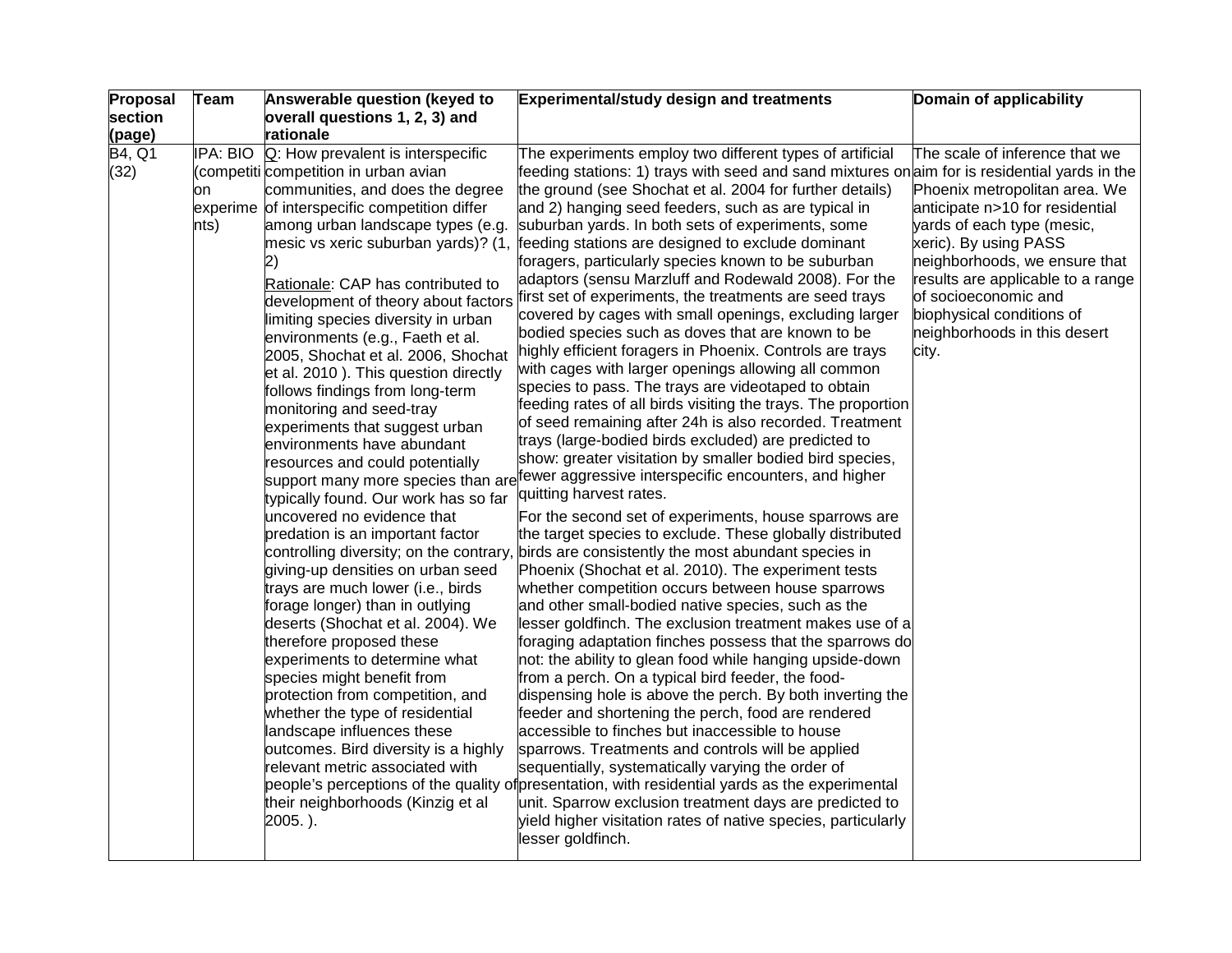| Proposal            | <b>Team</b> | Answerable question (keyed to                                                                                                                                                                                                                                                                                                                                                                                                                                                                                                                                                                                                    | <b>Experimental/study design and treatments</b>                                                                                                                                                                                                                                                                                                                                                                                                                                                                                                                                                                                                                                                                                                                                                                                                                                                                                                                                                                                                                                                                                                                                                                                                                                                                                 | Domain of applicability                                                                                                                                                                                                                                                                                                                                                                                                                                                                                                                                       |
|---------------------|-------------|----------------------------------------------------------------------------------------------------------------------------------------------------------------------------------------------------------------------------------------------------------------------------------------------------------------------------------------------------------------------------------------------------------------------------------------------------------------------------------------------------------------------------------------------------------------------------------------------------------------------------------|---------------------------------------------------------------------------------------------------------------------------------------------------------------------------------------------------------------------------------------------------------------------------------------------------------------------------------------------------------------------------------------------------------------------------------------------------------------------------------------------------------------------------------------------------------------------------------------------------------------------------------------------------------------------------------------------------------------------------------------------------------------------------------------------------------------------------------------------------------------------------------------------------------------------------------------------------------------------------------------------------------------------------------------------------------------------------------------------------------------------------------------------------------------------------------------------------------------------------------------------------------------------------------------------------------------------------------|---------------------------------------------------------------------------------------------------------------------------------------------------------------------------------------------------------------------------------------------------------------------------------------------------------------------------------------------------------------------------------------------------------------------------------------------------------------------------------------------------------------------------------------------------------------|
| section             |             | overall questions 1, 2, 3) and                                                                                                                                                                                                                                                                                                                                                                                                                                                                                                                                                                                                   |                                                                                                                                                                                                                                                                                                                                                                                                                                                                                                                                                                                                                                                                                                                                                                                                                                                                                                                                                                                                                                                                                                                                                                                                                                                                                                                                 |                                                                                                                                                                                                                                                                                                                                                                                                                                                                                                                                                               |
| (page)              |             | rationale                                                                                                                                                                                                                                                                                                                                                                                                                                                                                                                                                                                                                        |                                                                                                                                                                                                                                                                                                                                                                                                                                                                                                                                                                                                                                                                                                                                                                                                                                                                                                                                                                                                                                                                                                                                                                                                                                                                                                                                 |                                                                                                                                                                                                                                                                                                                                                                                                                                                                                                                                                               |
| B4, Q2<br>$(32-33)$ | IPA: BIO    | environment restore features of<br>Rationale: Restoration in highly<br>modified urban ecosystems is<br>known to be fraught with the<br>challenges of identifying appropriate<br>"controls"-i.e., the reference<br>system to which the restoration is<br>targeted—and for this reason, many<br>authors have called for attention to<br>"designed ecosystems" (Palmer et<br>al. 2004, Larson et al. in press), or<br>'rehabilitation" or even<br>'reconciliation" approaches (e.g.,<br>Rosenzweig 2003). For this reason<br>we use quotation marks around the<br>we are interested are species<br>composition and stress response. | Q: Can conservation and restoration This observational study will compare restored riparian<br>of "natural" habitats within the urban areas ( $n=5$ ) to unrestored areas ( $n=5$ ) along the Salt<br>River in metro Phoenix. The Salt has not had any<br>'natural" animal communities? (2, 3) baseflow since 1938, but "restoration" projects in the<br>past decade have resulted in wetland plant colonization<br>and a return of many species of birds and, presumably,<br>herpetofauna. We suggest that reference systems, such<br>as unmanaged riparian zones outside the city, are not<br>appropriate controls, although abundant literature reports km). The conceptual domain is<br>on species records for southwestern riparian zones will<br>be used to identify species lists as the range of possible<br>colonists. Our expectation is that species richness will<br>increase and stress response indicators will decrease in<br>the "designed ecosystems" associated with riparian<br>restoration in the Salt River, compared to unrestored<br>reaches. We believe this is a more appropriate<br>comparison than with an unmanaged desert riparian<br>zone, since we aim to understand the efficacy of human<br>term "natural." The features in which efforts to create a "better" riparian ecosystem in the city. | The domain to which these<br>results can be applied is the Salt<br>River, a highly modified urban<br>desert river that may not have<br>an exact analog elsewhere, at a<br>scale that includes the current<br>restoration projects in the region<br>(usually, a river length of several<br>diversity and stress response of<br>herpetofauna and avifauna,<br>although we anticipate that the<br>sites established in this project<br>will in the future be appropriate<br>locations for biogeochemical or<br>hydrologic studies of designed<br>urban wetlands. |